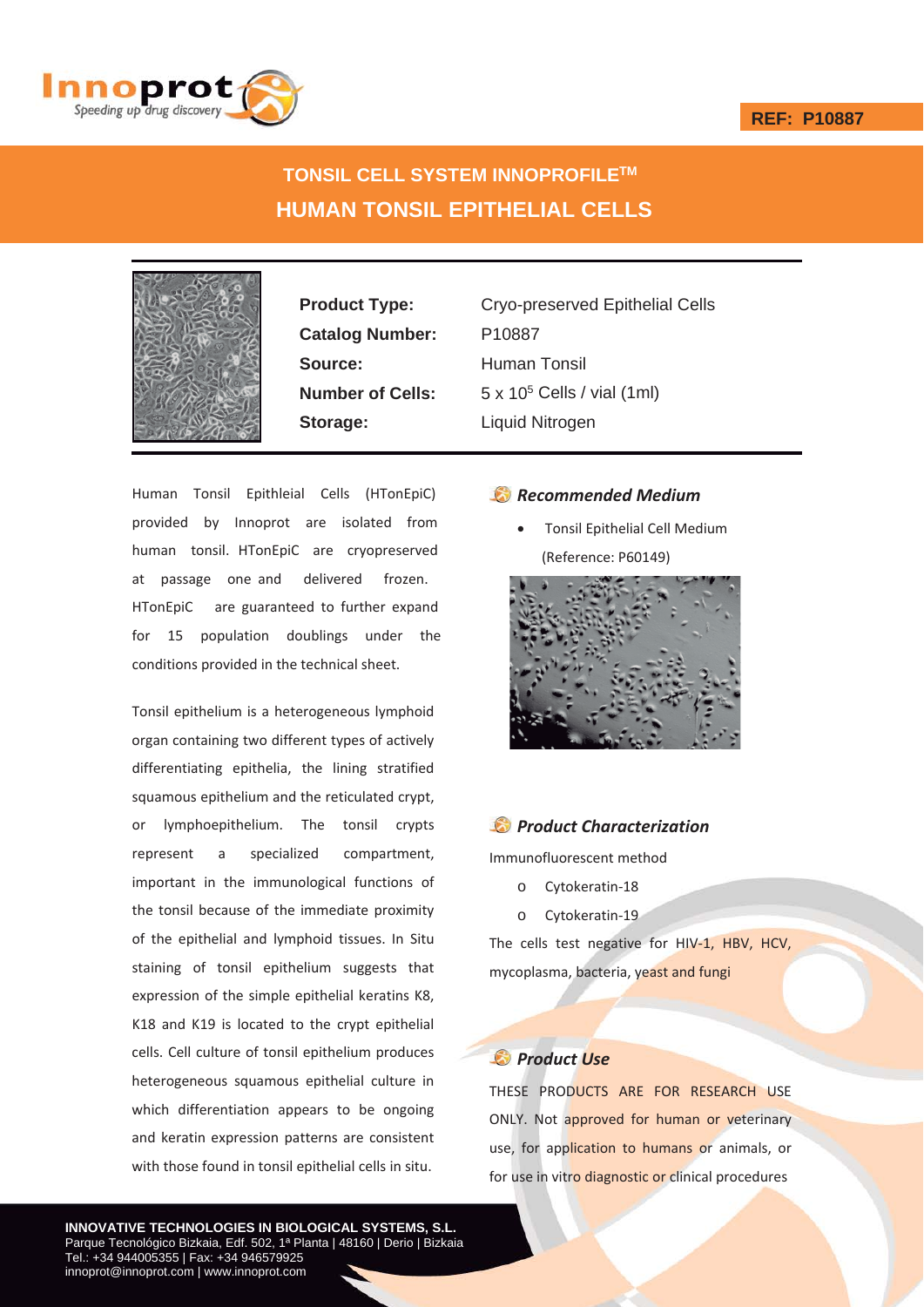

### **INSTRUCTIONS FOR CULTURING CELLS**

*IMPORTANT*: Cryopreserved cells are very delicate. Thaw the vial in a 37 ºC waterbath and return them to culture as quickly as possible with minimal handling!

#### **Set up culture after receiving the order:**

- 1. Prepare a poly-L-lysine coated flask (2 μg/cm2, T-75 flask is recommended). Add 10 ml of sterile water to a T-75 flask and then add 150 µl of poly-Llysine stock solution (1 mg/ml). Leave the flask in incubator overnight (minimum one hour at 37ºC incubator).
- 2. Prepare complete medium. Decontaminate the external surfaces of medium bottle and medium supplements with 70% ethanol and transfer them to sterile field. Aseptically transfer supplement to the basal medium with a pipette. Rinse the tube with medium to recover the entire volume.
- 3. Rinse the poly-L-lysine coated vessel with sterile water twice and then add 15 ml of complete medium. Leave the vessel in the sterile field and proceed to thaw the cryopreserved cells.
- 4. Place the frozen vial in a 37ºC water bath. Hold and rotate the vial gently until the contents completely thaw. Remove the vial from the water bath promptly, wipe it down with 70% ethanol and transfer it to a sterile field.
- 5. Remove the cap carefully without touching the interior threads. Gently resuspend and dispense the contents of the vial into the equilibrated, poly-Llysine coated culture vessel. A seeding density of 5,000 cells/cm2 is recommended.
- *Note: Dilution and centrifugation of cells after thawing are not recommended since these actions are more harmful to the cells than the effect of DMSO residue in the culture. It is also important that HTonEpiC are plated in*  $poly-L$ *-lysine coated flask that promotes cell attachment and growth.*
- 6. Replace the cap or cover, and gently rock the vessel to distribute the cells evenly. Loosen cap if necessary to permit gas exchange.
- 7. Return the culture vessels to the incubator.
- 8. For the best result, do not disturb the culture for at least 16 hours after the culture has been initiated. Refresh culture medium the next day to remove the residual DMSO and unattached cells, then every other day thereafter.

#### **Maintenance of Culture:**

- 1. Change the medium to fresh supplemented medium the next morning after establishing a culture from cryopreserved cells.
- 2. Change the medium every three days thereafter, until the culture is approximately 70% confluent.
- 3. Once the culture reaches 70% confluence, change medium every other day until the culture is approximately 90% confluent